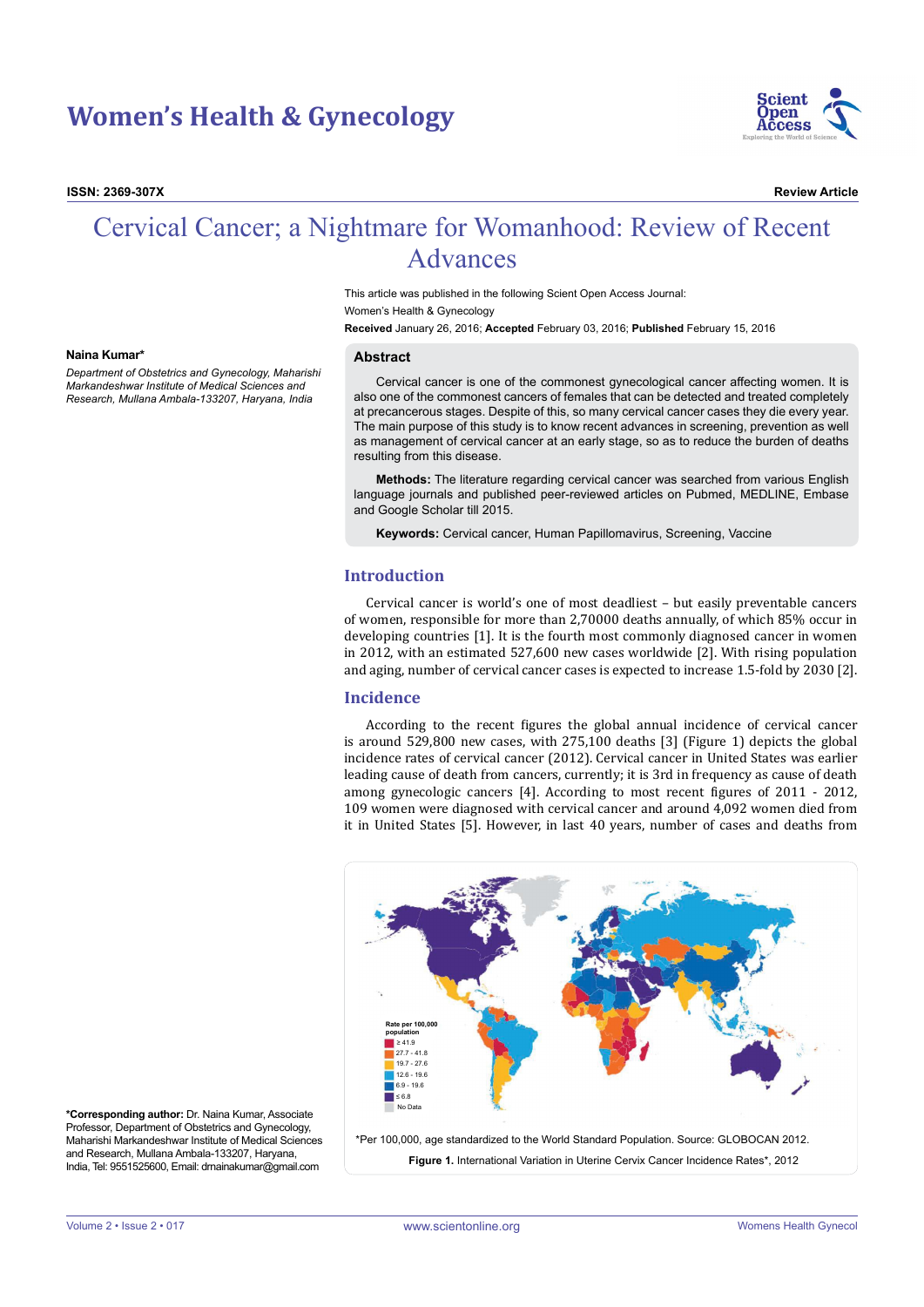cervical cancer has reduced significantly. This fall is largely result of regular [Pap smear screening in women,](http://www.cdc.gov/cancer/cervical/basic_info/screening.htm) which detects cervical pre-cancerous stages [4].

In India cervical cancer is one of leading causes of cancer mortality among women 30 to 69 years of age, accounting for 17% of all cancer deaths [6]. India has a population of around 365.71 million women >15 years of age, who are at risk of developing cervical cancer. Current estimates reveal 132,000 new diagnosed cases and 74,000 deaths annually in India, accounting for nearly 1/3rd of global cervical cancer deaths [7]. Hence, at current incidence rates, annual burden of new cases in India is projected to rise to 225,000 by 2025 [6]. Furthermore, Indian women have a 2.5% cumulative lifetime risk and 1.4% cumulative death risk from cervical cancer [8]. The incidence rises in 30-34 years of age and peaks at 55-65 years, with a median age of 38 years (age 21-67 years) [8]. Little progress was achieved between 1980 and 2010, in reducing cervical cancer mortality in India: 37 women died for every 100 new cases in 1980 compared with 32 for every 100 new cases in 2010 [9]. High mortality rates are largely the result of 70% of cervical cancer cases in India being diagnosed at an advanced stage (stage III or IV) [10]. Hence, there is need of early diagnosis and treatment of cervical cancer to reduce the overall burden of this disease.

## **Risk Factors**

Human papillomavirus (HPV): Almost all (99.7%) cervical cancer cases are result of persistent infection with high-risk type HPV. There are 15 high-risk (oncogenic) HPV, with just two, 16 and 18, responsible for 70% of all cervical cancers [11]. HPV commonly spreads through sexual contact; it can spread without sex, by skin-to-skin contact with an infected area of body [12]. Most of these infections are transient and 90% resolve spontaneously within 2-5 years. On an average, a newly diagnosed HPV infection in young women lasts from 8-13 months [13].

## **Other factors for cervical cancer:**

Other factors either increase risk of developing cervical cancer, by increasing HPV infection or by increasing risk of

developing cervical cancer following a high-risk infection. These are as follows:

- Sexual activity: Most common route of spread of HPV infection is through sexual contact, especially early onset sexual activity, multiple partners, high-risk sexual partners [11] and failure to use condoms [14].
- Compromised immune system: A weak immune system, as a result of HIV or by drugs causing suppression of immune response, places women at high risk for HPV infection and cervical cancer [12].
- Teenage pregnancy: A first term pregnancy in women <17 years of age, doubles risk of cervical cancer later in life, as compared to women with first term pregnancy at age 25 and older[12].
- Multiple pregnancies: Women with 3 or more pregnancies are at an increased risk due to hormonal changes or weak immune system during pregnancy [12].
- Family history: Woman with mother/sister having cervical cancer has 2-3 times risk of developing cervical cancer than women without family history [11].
- Oral contraceptives: Long-term use (>-5 years) increases risk of cervical cancer [12].
- Smoking: Smoking also increases risk of squamous cell cancer by exposing body to cancer-causing chemicals and also by weakening immune system [12].
- Dietary habits: A diet deficient in fruits, vegetables, as well as being overweight, increases risk of cervical cancer [12].
- Diethylstilbestrol (DES): DES increases risk of adenocarcinoma in cervix, especially in women whose mothers took DES when pregnant [12].

## **Screening Guidelines**

Screening guidelines for early diagnosis of cervical cancer are given by two groups [15-18] (Table 1) (Table 2).

| <b>Screening Guidelines</b> |                                                                                                                                                                                                                                  |                                                                                                                                                                                                                                                                                            |  |  |  |
|-----------------------------|----------------------------------------------------------------------------------------------------------------------------------------------------------------------------------------------------------------------------------|--------------------------------------------------------------------------------------------------------------------------------------------------------------------------------------------------------------------------------------------------------------------------------------------|--|--|--|
|                             | <b>ACS/ASCCP/ASCP</b>                                                                                                                                                                                                            | <b>USPSTF</b>                                                                                                                                                                                                                                                                              |  |  |  |
|                             | Recommendations apply to both conventional and liquid-based cytology                                                                                                                                                             |                                                                                                                                                                                                                                                                                            |  |  |  |
| When to Start               | Age 21                                                                                                                                                                                                                           | Age 21                                                                                                                                                                                                                                                                                     |  |  |  |
|                             | $21 - 29$ :<br>Ages<br>Cytology alone every 3 years                                                                                                                                                                              | Ages 21-29 years:<br>Cytology alone every 3 years                                                                                                                                                                                                                                          |  |  |  |
|                             | $30 - 65$ :<br>Ages<br>HPV and cytology "co-testing" every 5 years is preferred                                                                                                                                                  | Ages 30-65:<br>HPV and cytology "co-testing" every 5 years for women who want to<br>extend their screening interval                                                                                                                                                                        |  |  |  |
| Intervals                   | <b>OR</b>                                                                                                                                                                                                                        | OR                                                                                                                                                                                                                                                                                         |  |  |  |
|                             | Cytology alone every 3 years is acceptable                                                                                                                                                                                       | Cytology alone every 3 years                                                                                                                                                                                                                                                               |  |  |  |
|                             |                                                                                                                                                                                                                                  | Women older than age 65 who have had adequate negative prior<br>Women older than age 65 following adequate negative prior screening screening (as defined below) and who are not otherwise at high risk                                                                                    |  |  |  |
| When to Stop                | continue routine screening for at least 20 years after diagnosis.)                                                                                                                                                               | (Women with a history of CIN2 or a more severe diagnosis should) (Adequate negative prior screening is defined as 3 consecutive negative<br>cytology results or 2 negative co-tests within 10 years before cessation<br>of screening, with the most recent occurring in the past 5 years.) |  |  |  |
| Post<br>Hysterectomy        | Women who have had a total hysterectomy (with removal of the<br>Total cervix) should not be screened unless there is a history of CIN2 or<br>more severe diagnosis in the past 20 years, or a history of cervical<br>cancer ever | Women who have had a total hysterectomy (with removal of the<br>cervix) should not be screened unless there is a history of high-grade<br>precancer or cervical cancer                                                                                                                     |  |  |  |

Table 1. Compares current (2012) recommendations of two different groups: the U.S. Preventive Services Task Force (USPSTF) and multidisciplinary partnership among American Cancer Society/American Society for Colposcopy and Cervical Pathology/American Society for Clinical Pathology (ACS/ASCCP/ASCP) for screening of cervical cancer.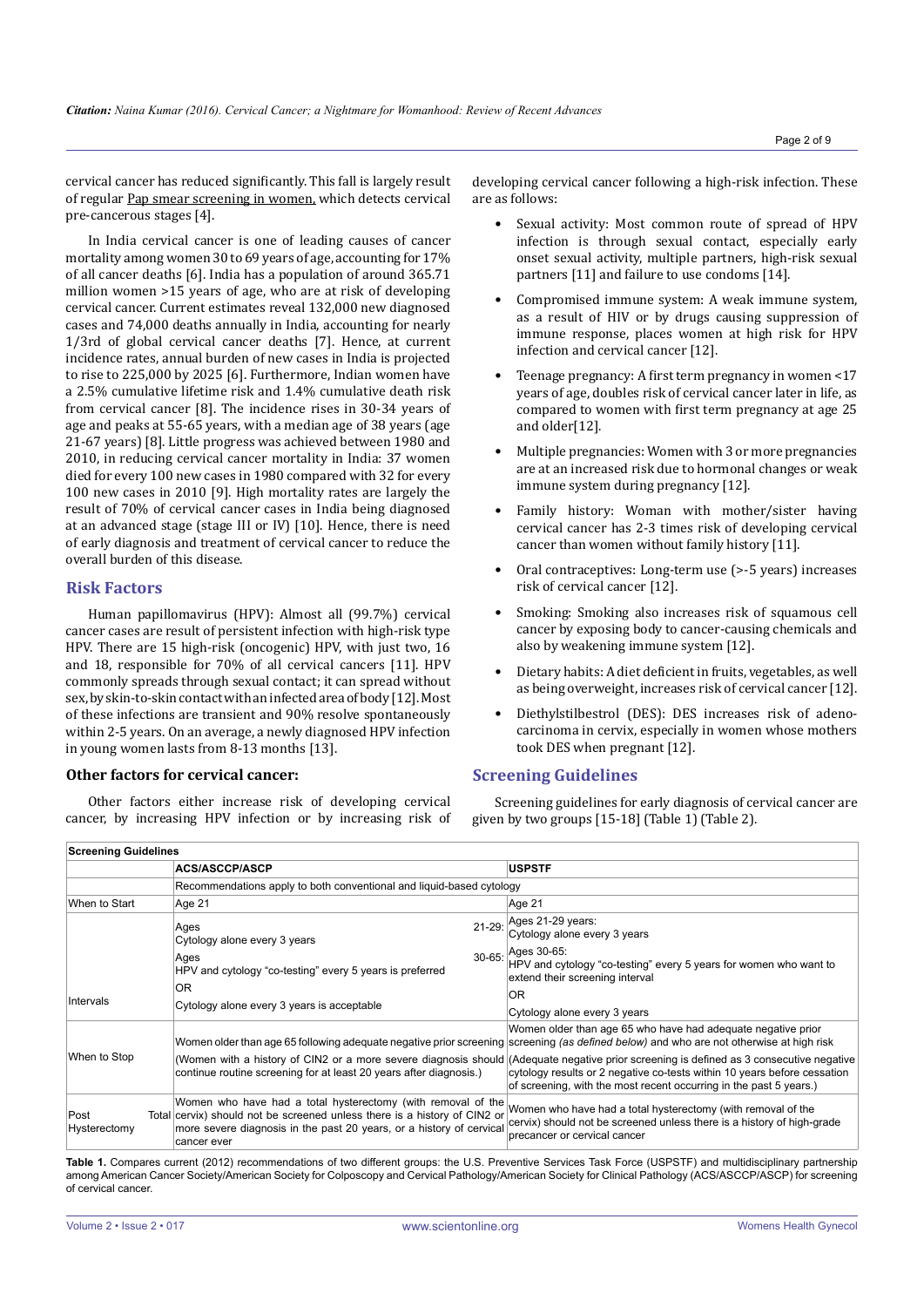| Population                                                                                                                                                                                                                                                                                                                             | Women21-65                                                                                                                                                                                                                                                   | Women 30 - 65                                                                                                             | Women <21yrs                                                             | Women >65yrs<br>who have had<br>adequate prior<br>screening and are<br>not high risk | Women after<br>hysterectomy with<br>removal of cervix and<br>with no history of high-<br>grade precancer or<br>cervical cancer | Women <30yrs                                                                                                    |  |
|----------------------------------------------------------------------------------------------------------------------------------------------------------------------------------------------------------------------------------------------------------------------------------------------------------------------------------------|--------------------------------------------------------------------------------------------------------------------------------------------------------------------------------------------------------------------------------------------------------------|---------------------------------------------------------------------------------------------------------------------------|--------------------------------------------------------------------------|--------------------------------------------------------------------------------------|--------------------------------------------------------------------------------------------------------------------------------|-----------------------------------------------------------------------------------------------------------------|--|
| Recommendation                                                                                                                                                                                                                                                                                                                         | Screen with cytology<br>(Pap smear) every 3<br>years. Grade: A                                                                                                                                                                                               | Screen with cytology every 3<br>years or co-testing (cytology/<br>HPV testing) every 5 years.<br>Grade: A                 | Do not screen.<br>Grade: D                                               | Do not screen.<br>Grade: D                                                           | Do not screen. Grade:<br>D                                                                                                     | Do not screen with HPV<br>testing (alone or with<br>cytology). Grade: D                                         |  |
| HPV infection is associated with nearly all cases of cervical cancer. Other factors that put a woman at increased risk of cervical cancer include<br><b>Risk Assessment</b><br>HIV infection, a compromised immune system, in utero exposure to DES, and previous treatment of a high-grade precancerous lesion or<br>cervical cancer. |                                                                                                                                                                                                                                                              |                                                                                                                           |                                                                          |                                                                                      |                                                                                                                                |                                                                                                                 |  |
|                                                                                                                                                                                                                                                                                                                                        |                                                                                                                                                                                                                                                              | Screening women ages 21 to 65 years every 3 years with cytology provides a reasonable balance between benefits and harms. |                                                                          |                                                                                      |                                                                                                                                |                                                                                                                 |  |
| <b>Screening Tests</b>                                                                                                                                                                                                                                                                                                                 | Screening with cytology more often than every 3 years confers little additional benefit, with large increases in harms.                                                                                                                                      |                                                                                                                           |                                                                          |                                                                                      |                                                                                                                                |                                                                                                                 |  |
|                                                                                                                                                                                                                                                                                                                                        | HPV testing combined with cytology (co-testing) every 5 years in women 30 to 65 years offers comparable balance of benefits and harms, and<br>is therefore reasonable alternative for women in this age group who would prefer to extend screening interval. |                                                                                                                           |                                                                          |                                                                                      |                                                                                                                                |                                                                                                                 |  |
| <b>Timing of Screening</b>                                                                                                                                                                                                                                                                                                             |                                                                                                                                                                                                                                                              | Screening earlier than age 21 years, regardless of sexual history, leads to more harms than benefits.                     |                                                                          |                                                                                      |                                                                                                                                |                                                                                                                 |  |
|                                                                                                                                                                                                                                                                                                                                        | Screening aims to identify high-grade precancerous cervical lesions to prevent development of cervical cancer and early-stage asymptomatic<br>invasive cervical cancer.                                                                                      |                                                                                                                           |                                                                          |                                                                                      |                                                                                                                                |                                                                                                                 |  |
| Interventions                                                                                                                                                                                                                                                                                                                          | High-grade lesions may be treated with ablative and excisional therapies, including cryotherapy, laser ablation, loop excision, and cold knife conization.                                                                                                   |                                                                                                                           |                                                                          |                                                                                      |                                                                                                                                |                                                                                                                 |  |
|                                                                                                                                                                                                                                                                                                                                        | Early-stage cervical cancer may be treated with surgery (hysterectomy) or chemoradiation.                                                                                                                                                                    |                                                                                                                           |                                                                          |                                                                                      |                                                                                                                                |                                                                                                                 |  |
| of<br><b>Harms</b><br><b>Balance</b><br>and Benefits                                                                                                                                                                                                                                                                                   | Benefits of screening<br>with cytology every<br>3 years substantially<br>outweigh harms.                                                                                                                                                                     | Benefits of screening<br>with co-testing<br>(cytology/HPV<br>testing) every 5 years<br>outweigh harms.                    | Harms of screening<br>earlier than age<br>21 years outweigh<br>benefits. | Benefits of screening<br>after age 65 years do<br>not outweigh potential<br>harms.   | Harms of screening<br>after hysterectomy<br>outweigh benefits.                                                                 | Potential harms of<br>screening with HPV<br>testing (alone or with<br>cytology) outweigh<br>potential benefits. |  |

**Table 2.** Clinical Summary of U.S. Preventive Services Task Force Recommendation for Cervical cancer screening.

# **Histopathologic Types of Cervical Carcinoma**

- Squamous cell carcinoma (66%): Arises in squamous epithelial cells of cervix.
- Adenocarcinoma  $(28%)$ : Arises from mucus-producing glandular cells of endocervix.
- Rarer types  $(6%)$  [19]: Adenosquamous carcinoma, neuroendorine carcinoma.

# **Gross Appearance**

There are three categories of gross appearance of cervical carcinoma:

- 1. Exophytic lesions: Most common form and arises on ectocervix. Grows to form large, friable, polypoidal masses that bleed profusely.
- 2. Infiltrating lesions: Presents as stony hard cervix with minimal or invisible lesion on cervix.
- 3. Ulcerative lesions: Presents as an ulcer over cervix, often replacing whole of cervix.

## **Clinical Features**

## **Early symptoms**

- 1. Profuse, thin, watery, blood tinged discharge,
- 2. Intermittent, painless metrorrhagia or spotting Classic symptom,
- 3. Postcoital / post-douching bleeding or spotting.

## **Symptoms of Advanced disease**

1. Bleeding episodes become heavier, frequent and last longer,

- 2. Post-menopausal bleeding,
- 3. Referring pain to flanks or legs due to involvement of ureters, pelvic wall, sciatic nerve routes,
- 4. Dysuria, hematuria due to bladder involvement,
- 5. Rectal bleeding, obstipation due to rectum involvement,
- 6. Edema lower extremities (one/both) due to lymphatic and venous blockage by pelvic wall disease,
- 7. In severe cases uremia as a result of bilateral ureteric compression and damage of kidney due to back pressure.

# **Dissemination and Spread**

Direct local extension and lymphatic spread are main routes of spread of cervical cancer. Hematogenous dissemination is rare and occurs commonly with more advanced disease or unusual types, such as adenosquamous or neuroendocrine tumors.

## **Direct Extension**

Direct extension involves uterine body, vaginal walls, parametrium, peritoneal cavity, bladder, or rectum. Ovarian involvement by direct extension is very rare; ovarian metastases occur in 0.5% of squamous and 1.7% of adenocarcinomas. Lateral spread of cervical cancer may involve ureters. About one third of patients with stage IIIB have ureteral obstruction, and about 5% have bilateral obstruction [20]. It may spread posteriorly to involve rectum or uterosacral ligaments. Anteriorly it spreads to involve bladder, but this is rare in absence of large-volume tumors.

## **Lymphatic Embolization**

Lymphatic spaces involvement causes lymphatic embolization to regional lymph nodes. It is commonly seen with large volume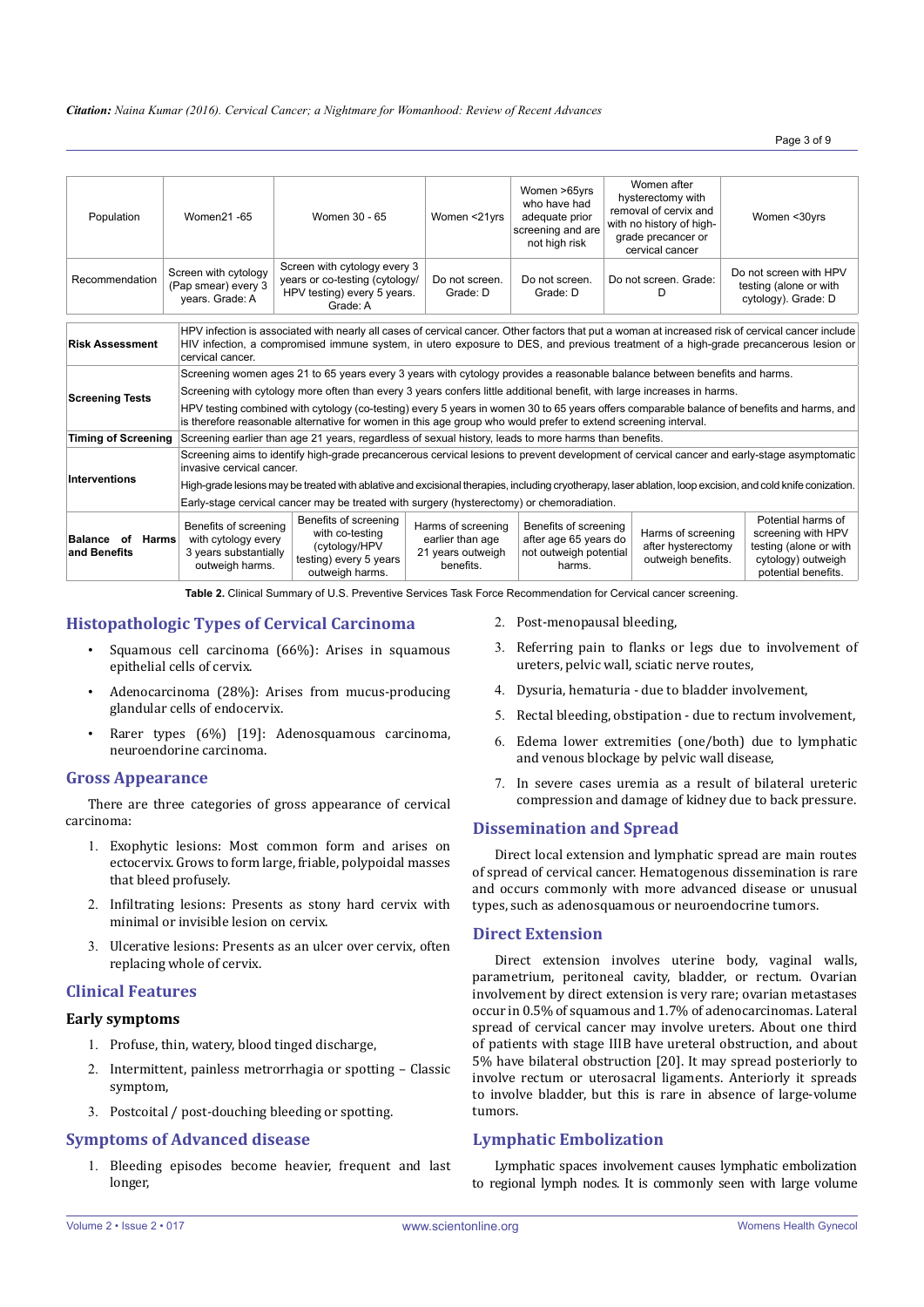tumors and or if many lymphatic spaces are involved. Lymphatics from cervix drain into external iliac, hypo gastric, obturator, and common iliac nodes [21]. Anterior channels pass behind bladder and drain in external iliac nodes. Posterior channels drain directly into common iliac and Para-aortic nodes and superior rectal nodes.

The best study of lymph node involvement in cervical cancer was done by Henriksen which is as follows [22]:

# **Primary Group**

- 1. Parametrial nodes: Small lymph nodes traversing parametria,
- 2. Paracervical/ureteral nodes: Located above uterine artery where it crosses ureter,
- 3. Obturator or hypogastric nodes surrounding obturator vessels and nerves,
- 4. Hypogastric nodes, along hypogastric vein near its junction with external iliac vein,
- 5. External iliac nodes: group of 6-8 nodes,
- 6. Sacral nodes.

## **Secondary Group**

- 1. Common iliac nodes,
- 2. Inguinal nodes: Deep and superficial femoral lymph nodes,
- 3. Periaortic nodes,
- 4. Supraclavicular nodes.

## **The stage wise risk of pelvic lymph node metastasis [23-25]**

Stage IA1 - 0.6% Stage IA2 - 7% Stage IB1 - 8% Stage IIA - 12%

Stage IIB - 29% Stage IIIA - 17% Stage IIIB - 27% Stage IVA - 47%

# **Hematogenous Spread**

Poorly differentiated, aggressive types are more likely to spread by hematogenous route. Hematogenous spread usually occurs through invasion of veins rather than arteries [26]. About 1-2% of women with cervical carcinomas show lung metastases, and 5- 35% develop pulmonary metastases [27-31]. Other common sites of hematogenous metastases are liver (3%) [21], bone (16%) [28] and bowel. Small bowel metastases can also result from direct extension from Para-aortic lymph node or from intraperitoneal dissemination [21] (Table 3).

#### **TNM and FIGO Classifications for Cervical Cancer**

#### **Regional lymph nodes (N):**

NX: Regional lymph nodes cannot be assessed

N0: No Regional lymph node metastasis

N1: Regional lymph node metastasis

#### **Distant Metastasis (M):**

M0:No distant metastasis

M1: Distant metastasis (including peritoneal spread; involvement of supraclavicular, mediastinal or para-aortic lymph nodes; and lung, liver or bone).

## **Stage-Wise Therapy**

## **Stage 0 cancer**

Carcinoma in situ (stage 0) is treated with local ablation/ excisional measures ([cryosurgery](http://emedicine.medscape.com/article/269982-overview), laser ablation and loop

| TNM FIGO         |                  | Surgical-Pathologic Findings                                                                                                                                                                                                                                            |  |  |
|------------------|------------------|-------------------------------------------------------------------------------------------------------------------------------------------------------------------------------------------------------------------------------------------------------------------------|--|--|
| <b>TX</b>        |                  | Primary tumor cannot be assessed                                                                                                                                                                                                                                        |  |  |
| T <sub>0</sub>   |                  | No evidence of primary tumor                                                                                                                                                                                                                                            |  |  |
| Tis              |                  | Carcinoma in situ (pre-invasive carcinoma)                                                                                                                                                                                                                              |  |  |
| T <sub>1</sub>   |                  | Cervical carcinoma confined to the cervix (disregard extension to the corpus)                                                                                                                                                                                           |  |  |
| T1a              | IA               | Invasive carcinoma diagnosed only by microscopy; stromal invasion with a maximum depth of 5.0 mm measured from the base of the epithelium and<br>a horizontal spread of 7.0 mm or less: vascular space involvement, venous or lymphatic, does not affect classification |  |  |
| T1a1             | IA <sub>1</sub>  | Measured stromal invasion $\leq$ 3.0 mm in depth and $\leq$ 7.0 mm in horizontal spread                                                                                                                                                                                 |  |  |
| T1a2             | IA2              | Measured stromal invasion > 3.0 mm and $\leq$ 5.0 mm with a horizontal spread $\leq$ 7.0 mm                                                                                                                                                                             |  |  |
| T <sub>1</sub> b | IB.              | Clinically visible lesion confined to the cervix or microscopic lesion greater than T1a/IA2                                                                                                                                                                             |  |  |
| T1b1             | IB <sub>1</sub>  | Clinically visible lesion $\leq 4.0$ cm in greatest dimension                                                                                                                                                                                                           |  |  |
| T1b2             | IB <sub>2</sub>  | Clinically visible lesion > 4.0 cm in greatest dimension                                                                                                                                                                                                                |  |  |
| T <sub>2</sub>   | Ш.               | Cervical carcinoma invades beyond uterus but not to pelvic wall or to lower third of vagina                                                                                                                                                                             |  |  |
| T2a              | <b>IIA</b>       | Tumor without parametrial invasion                                                                                                                                                                                                                                      |  |  |
| T2a1             | IIA <sub>1</sub> | Clinically visible lesion $\leq 4.0$ cm in greatest dimension                                                                                                                                                                                                           |  |  |
| T2a2             | IIA <sub>2</sub> | Clinically visible lesion > 4.0 cm in greatest dimension                                                                                                                                                                                                                |  |  |
| T <sub>2</sub> b | <b>IIB</b>       | Tumor with parametrial invasion                                                                                                                                                                                                                                         |  |  |
| T <sub>3</sub>   | Ш                | Tumor extends to pelvic wall and/or involves lower third of vagina and/or causes hydronephrosis or nonfunctional kidney                                                                                                                                                 |  |  |
| T3a              | <b>IIIA</b>      | Tumor involves lower third of vagina, no extension to pelvic wall                                                                                                                                                                                                       |  |  |
| T <sub>3</sub> b | III B            | Tumor extends to pelvic wall and/or causes hydronephrosis or nonfunctional kidney                                                                                                                                                                                       |  |  |
| T <sub>4</sub>   | IV               | Tumor invades mucosa of bladder or rectum and/or extends beyond true pelvis (bullous edema is not sufficient to classify a tumor as T4)                                                                                                                                 |  |  |
| T4a              | <b>IVA</b>       | Tumor invades mucosa of bladder or rectum (bullous edema is not sufficient to classify a tumor as T4)                                                                                                                                                                   |  |  |
| T <sub>4</sub> b | <b>IVB</b>       | Tumor extends beyond true pelvis                                                                                                                                                                                                                                        |  |  |

**Primary tumor (T)**

**Table 3**: Depicts TNM classification and the FIGO staging system for cervical cancer.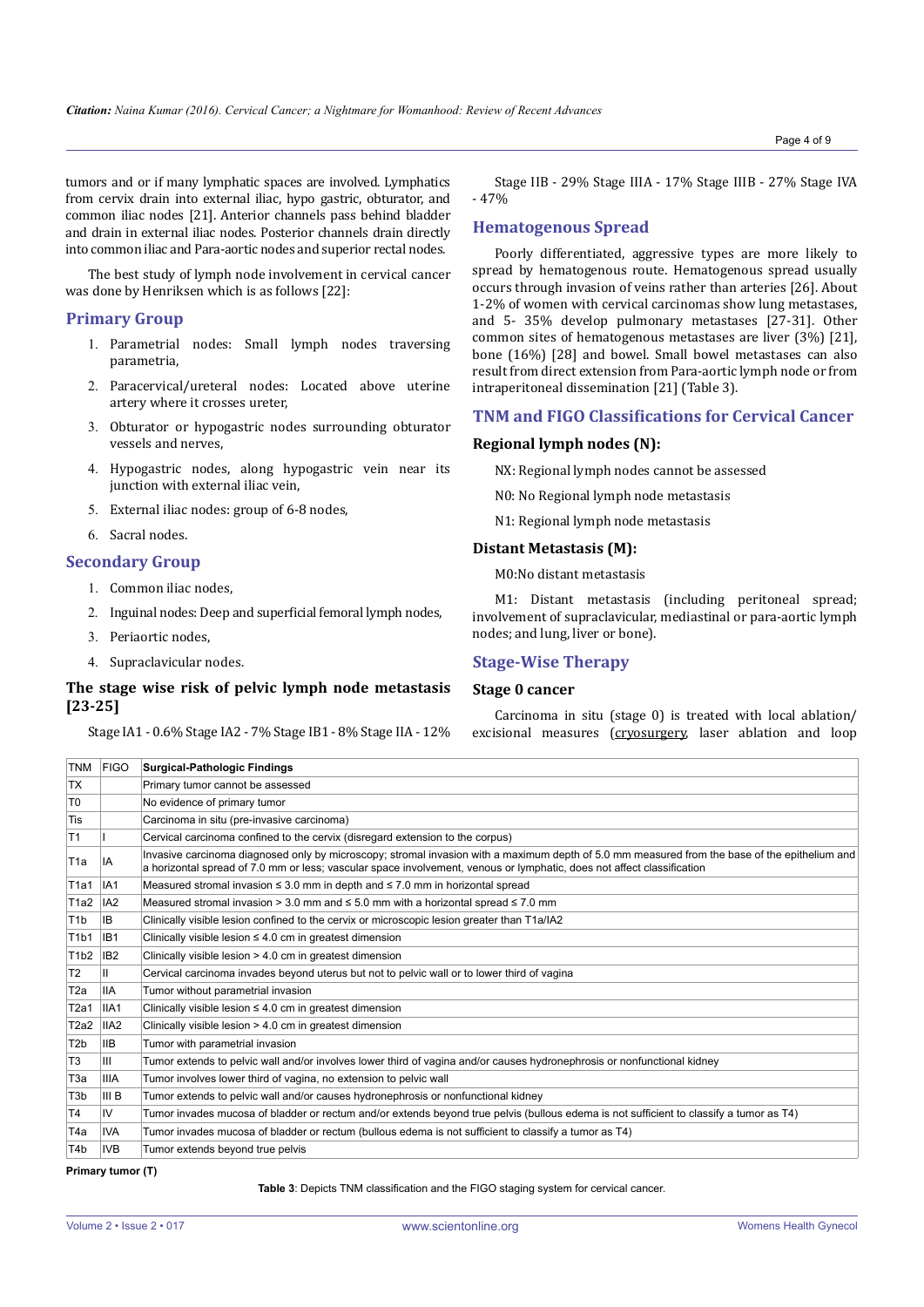excision) with lifelong follow-up. For ectocervical lesions; loop electrosurgical excision procedure (LEEP)/ laser therapy or conization / cryotherapy is advised. For lesions involving endocervical canal; laser/cold-knife conization can be recommended in women wanting to retain reproductive functions. Total abdominal hysterectomy is advised in postreproductive age group and when cancer extends to inner cone margin.

## **Stage IA1 cancer**

Treatment of choice is surgery. Total abdominal hysterectomy, radical hysterectomy, and or conization are accepted procedures. Lymph node dissection is usually not required if depth of invasion is <3 mm with no lymphovascular space invasion. According to National Comprehensive Cancer Network (NCCN) guidelines, pelvic radiation therapy is currently category 1 recommendation for stage IA and negative lymph nodes after surgery with highrisk factors (large primary tumor, deep stromal invasion or lymphovascular space invasion)[32].

**Stage IA2:** Radical hysterectomy (type II) with pelvic node dissection [33].

## **Stage IB, or IIA cancer**

**Stage IB1:** Radical hysterectomy and bilateral pelvic lymphadenectomy with or without chemoradiotherapy.

Radiation therapy**:** External-beam pelvic irradiation combined with intracavitary applications of dose of 80Gy to point A.

Stage IB2 and IIA: The treatment options include;

- Radical Radiation therapy (External plus intracavitary).
- Radical hysterectomy (Type III) with bilateral pelvic lymphadenectomy
- Chemoradiotherapy.

#### **Adjuvant therapy after radical surgery**

- High risk cases: Nodal metastases with positive surgical margins: Adjuvant chemo-radiotherapy with external pelvic radiation along with weekly Cisplatin chemotherapy.
- Intermediate risk: Deep invasion of cervical stroma, parametrial extension, lymphovascular space invasion: Adjuvant radiation therapy.
- Low risk: All other patients: No adjuvant therapy recommended.

## **Stage IIB, III A or IIIB cancer**

Radiotherapy is treatment of choice. Results from many large, randomized trials reveal dramatic improvement in survival rate with chemoradiotherapy [34-36]. Hence, use of Cisplatinbased chemotherapy in combination with radiation has become standard of care for management of women with locally advanced cancer [32].

## **Stage IVA and IVB**

For advanced disease palliative therapy is mainstay. Radiation therapy for control of bleeding and pain, whereas systemic chemotherapy for disseminated disease is recommended [32].

## **Recurrence of Cervical Cancer**

Cervical carcinoma recurrences are commonly seen at 40-45 years of age. Stage-wise recurrence rate: FIGO stage IB- 10%, for stage IIA - 17%, stage IIB- 23%, and stages III and IVA - 42% and 74% respectively [37]. The reported recurrence rate by tumor size is: tumors <2 cm 1.2% while for tumors >2 cm 21% [38,39]. Most common sites of pelvic recurrence are cervix, uterus, vagina, parametria, bladder, ureters, rectum, and ovaries [40]. Most frequent distant sites are paraaortic lymph nodes (81%), lungs (21%), and supraclavicular lymph nodes (7%), and incidence relates with stage of disease: 0-3% in stage IA, 13-16% stage IB, 22-31% stage IIA, 22-26% stage IIB, 32-39% in stage III and 75% in stage IVA [41].

Clinical features of recurrence are often non-specific characterized by weight loss, inferior limb edema, pelvic/lower limb pain, vaginal bleeding, respiratory symptoms and increase of supraclavicular lymph nodes. Triad of weight loss, leg edema and pelvic pain is a pathognomic of recurrent disease. Majority of recurrences occur within 18-24 months from time of diagnosis [42].

Treatment of choice for recurrent cervical cancer is based on type of primary therapy received, recurrence site (local, regional, and/ or distant), disease-free interval, symptoms. Treatment with Bevacizumab plus Cisplatin and Paclitaxel or Topotecan and Paclitaxel was approved by FDA in 2014 for persistent, recurrent, or metastatic cervical cancer [43,44]. Statistically significant improvement in overall survival rate and increased rate of tumor shrinkage was noted in women treated with Bevacizumab plus chemotherapy in comparison to chemotherapy alone [45]. According to study the overall survival was 17 months with Bevacizumab and chemotherapy, whereas it was only 13.3 months with chemotherapy alone [46-48].

## **Cervical Cancer in Pregnant Women**

Cervical cancer is most common gynecological malignancy during pregnancy. Incidence varies from 0.1-12 per 10,000 pregnancies [49] whereas incidence of cervical intraepithelial neoplasia (CIN), varies between 1.30 and 2.7 per 1000 pregnancies [49].

Treatment of cancer cervix during pregnancy is most difficult and challenging as pregnant uterus itself is affected. Also rarity of this disease makes large trials or randomized studies impossible. Still many clinical guidelines [50-52] as well as a *Lancet* series paper have been published [53] in order to reach a consensus on treatment of cervical cancer during pregnancy.

#### **Pre-invasive disease**

Main treatment of pre-invasive disease during pregnancy is observation. Pregnancy does not affect cervical lesions, and progression to invasive is usually rare (0-0.4%) [54]. Colposcopy and directed biopsies can be safely performed during pregnancy, but endocervical curettage is absolutely contraindicated [55].

#### **Invasive disease**

**Treatment:** Treatment depends mainly on gestational age, disease stage, histology and women's need. When preservation of pregnancy is not required, standard treatment with radical hysterectomy (with fetus in utero) and chemo-radiotherapy are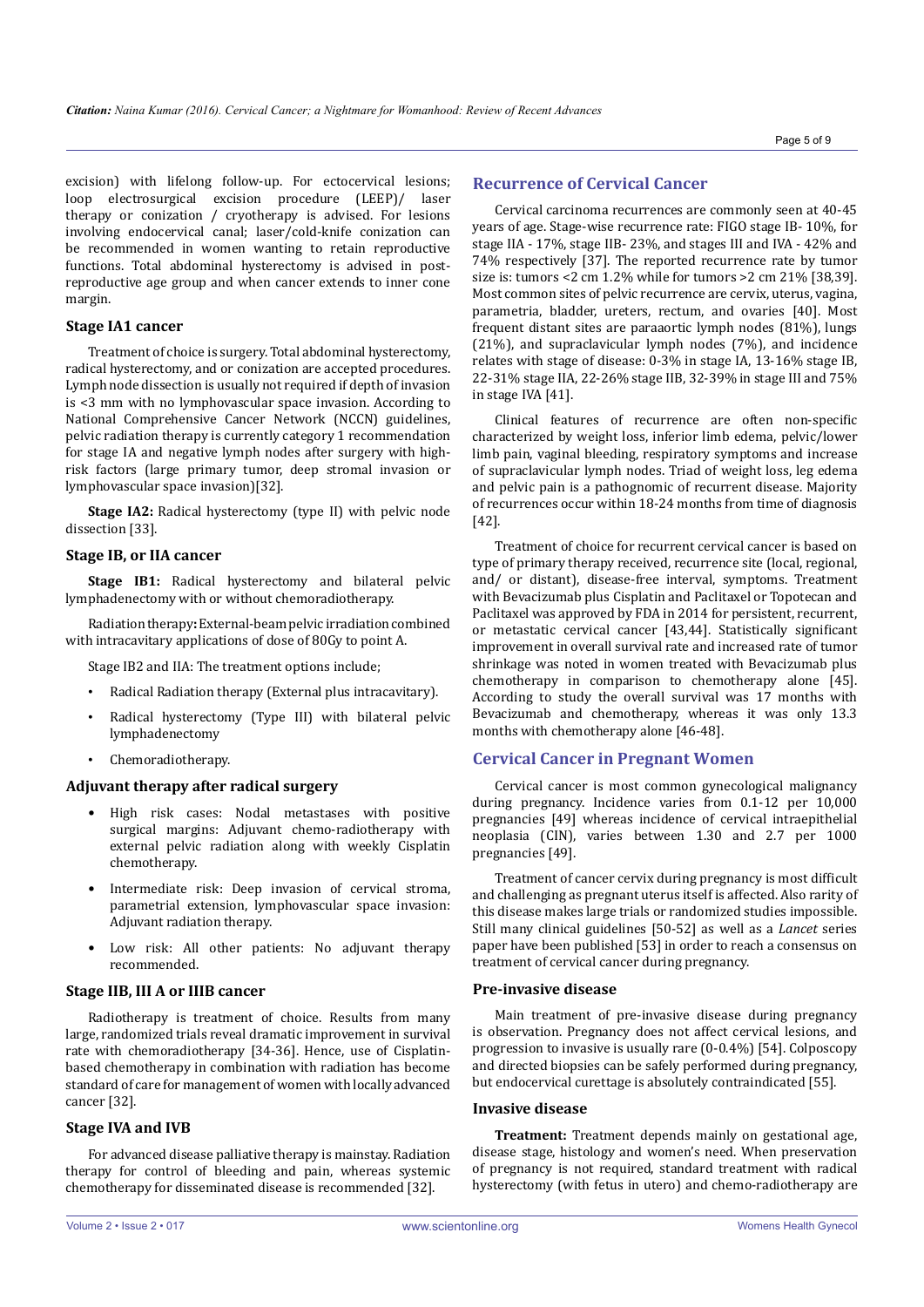both feasible options. When cervical cancer is diagnosed during first trimester, conservative approach is followed till second trimester. During third trimester, fetal maturity is awaited and classical caesarean section followed by standard treatment is recommended. During second trimester, interventions including lymphadenectomy, conization, trachelectomy and neoadjuvant chemotherapy can be considered [56].

## **Stage IA**

Conization can be done, but the optimal time to perform during pregnancy is between 14 and 20 weeks of gestation.

#### **Stage IB1, tumor size ≤2 cm**

Radical trachelectomy can be considered in stage IB1 disease with a tumor size ≤2 cm, and no nodal involvement [57]. There are few published case reports of antepartum trachelectomy, with a fetal loss rate of 33% within 16 days of surgery [53,58,59]. Major concern with this procedure is perioperative and postoperative bleeding, and also decreased blood supply to uterus if uterine arteries are sacrificed [58]. Alternatively, trachelectomy can be replaced by conization with tumor size ≤2 cm and negative nodal status [60].

## **Stages IB1, tumor size >2 cm and higher stages**

When conservative surgical treatment during pregnancy is not possible, neo-adjuvant chemotherapy can be given until fetal maturation, followed by radical hysterectomy in postpartum period [61]. Cisplatin 50-100 mg/m<sup>2</sup> every 3 weeks have been proposed as standard treatment during pregnancy [53]. Carboplatin can also be given as it has a more favorable toxicity profile with less nephrotoxicity and ototoxicity, but with similar efficacy [62]. Based on toxicity profile and experience in ovarian cancer, Paclitaxel with Cisplatin or Carboplatin can also be recommended during pregnancy [56,63]. For safety of fetus all chemotherapy drugs should be avoided during first trimester that is during period of organogenesis [64].

#### **Neonatal outcome after chemotherapy in-utero**

In a prospective analysis of 70 children exposed to chemotherapy in utero, long-term follow up was reassuring (median follow up of 22.3 months) [65]. General cognitive development was found to be within normal range for most children except those who were born preterm.

## **Impact of Cervical Cancer on Quality of Life**

Cervical cancer affects both physical and emotional wellbeing of a woman. Being diagnosed with [cervical cancer,](http://www.everydayhealth.com/cervical-cancer/basics.aspx) going through [its treatment](http://www.everydayhealth.com/cervical-cancer/treatment.aspx), and dealing with the stresses puts a woman into a hormonal and emotional tailspin. Shock, fear, self-blame, powerlessness, and anger are the most common emotions experienced by women with abnormal Pap test results [66]. Diagnosis of a precancerous lesions or cervical cancer is emotionally very traumatic for women, and can affect their relationships and intimacy with partners [67,68]. Up to 90% of women after cancer may experience loss in Quality of Life and sexual difficulties [69-71]. Also cervical cancer treatments, such as surgery, chemotherapy and radiation, can result in a distortion of body image and deeply affects one's confidence of sexual attractiveness [72,73]. Moreover, while the psychological factors have been studied in both retrospective and prospective studies [74,75], the role of biological factors have been marginally addressed with the exception of radiotherapy damages [76,77]. It is time that physicians should improve their skills in discussing sexual implications to better understand woman's need [78]. Hence, a woman with abnormal Pap smear report and those with diagnosed cervical cancer require lot of counseling, patience and time to make them strong enough to deal with the disease and its treatment.

# **Newer Approach**

**HPV Vaccines:** Two vaccines approved by FDA (Gardasil and

| <b>Females Males</b>                       |                                                                                                                                                                                                                                                                                                                                                                                                                                                                                            |                                                                                                                                                                                                                                                                                                                                                                                                   |  |
|--------------------------------------------|--------------------------------------------------------------------------------------------------------------------------------------------------------------------------------------------------------------------------------------------------------------------------------------------------------------------------------------------------------------------------------------------------------------------------------------------------------------------------------------------|---------------------------------------------------------------------------------------------------------------------------------------------------------------------------------------------------------------------------------------------------------------------------------------------------------------------------------------------------------------------------------------------------|--|
| Recommended<br>Age Ranges                  | • Administer at 11-12 years of age, along with other age-appropriate vaccines, such as tetanus, diphtheria, and acellular pertussis (Tdap) and<br>meningococcal conjugate (MCV4) vaccines<br>• May be administered as early as 9 years of age                                                                                                                                                                                                                                              |                                                                                                                                                                                                                                                                                                                                                                                                   |  |
| Catch-up<br>Vaccination<br>Recommendations | Routinely provide catch-up doses through<br>age 26 to females who have not completed .<br>the 3-dose HPV vaccine series                                                                                                                                                                                                                                                                                                                                                                    | Routinely provide catch-up doses through age 21 to males who have not completed 3-dose<br>HPV vaccine series.<br>Provide catch-up doses to males through age 26 who meet any of the following conditions:<br>-Immuno-compromised as a result of infection (including HIV), disease, or medications<br>-Has sex with other men<br>-Wants to be vaccinated and does not meet the above two criteria |  |
| Doses                                      | • 3 doses of Quadrivalent HPV4<br>vaccine (Gardasil)<br>or<br>• 3 doses of Bivalent HPV2<br>vaccine (Cervarix)                                                                                                                                                                                                                                                                                                                                                                             | • 3 doses of Quadrivalent HPV4<br>vaccine (Gardasil)                                                                                                                                                                                                                                                                                                                                              |  |
| Precautions and<br>Contraindications       | • Precaution: Moderate or severe acute illness<br>• Contraindication: Anaphylaxis to a vaccine component (i.e., yeast) or following a prior HPV vaccine dose.<br>• Contraindication: Pregnancy                                                                                                                                                                                                                                                                                             |                                                                                                                                                                                                                                                                                                                                                                                                   |  |
| Administration                             | • 0.5 ml, administered intramuscularly, preferably in deltoid<br>• observing them for 15 minutes following vaccination, since<br>syncope has been observed in adolescents receiving immunizations.                                                                                                                                                                                                                                                                                         |                                                                                                                                                                                                                                                                                                                                                                                                   |  |
| Recommended<br>Intervals                   | • Dose 1: Preferably at 11-12 years of age<br>. Dose 2: 2 months after first dose, with a 4-week minimum interval<br>• Dose 3: 6 months after the first dose, with a 12-week minimum<br>interval between Dose 2 and 3, and a 24-week minimum<br>interval between Dose 1 and 3<br>If minimum intervals above are not met, re-administer Dose 2 and/or 3. If intervals are longer than minimum intervals, follow routine dosing<br>intervals for series catch-up. Do not restart the series. |                                                                                                                                                                                                                                                                                                                                                                                                   |  |

**Table 4:** HPV Vaccination Recommendations by Advisory Committee on Immunization Practices.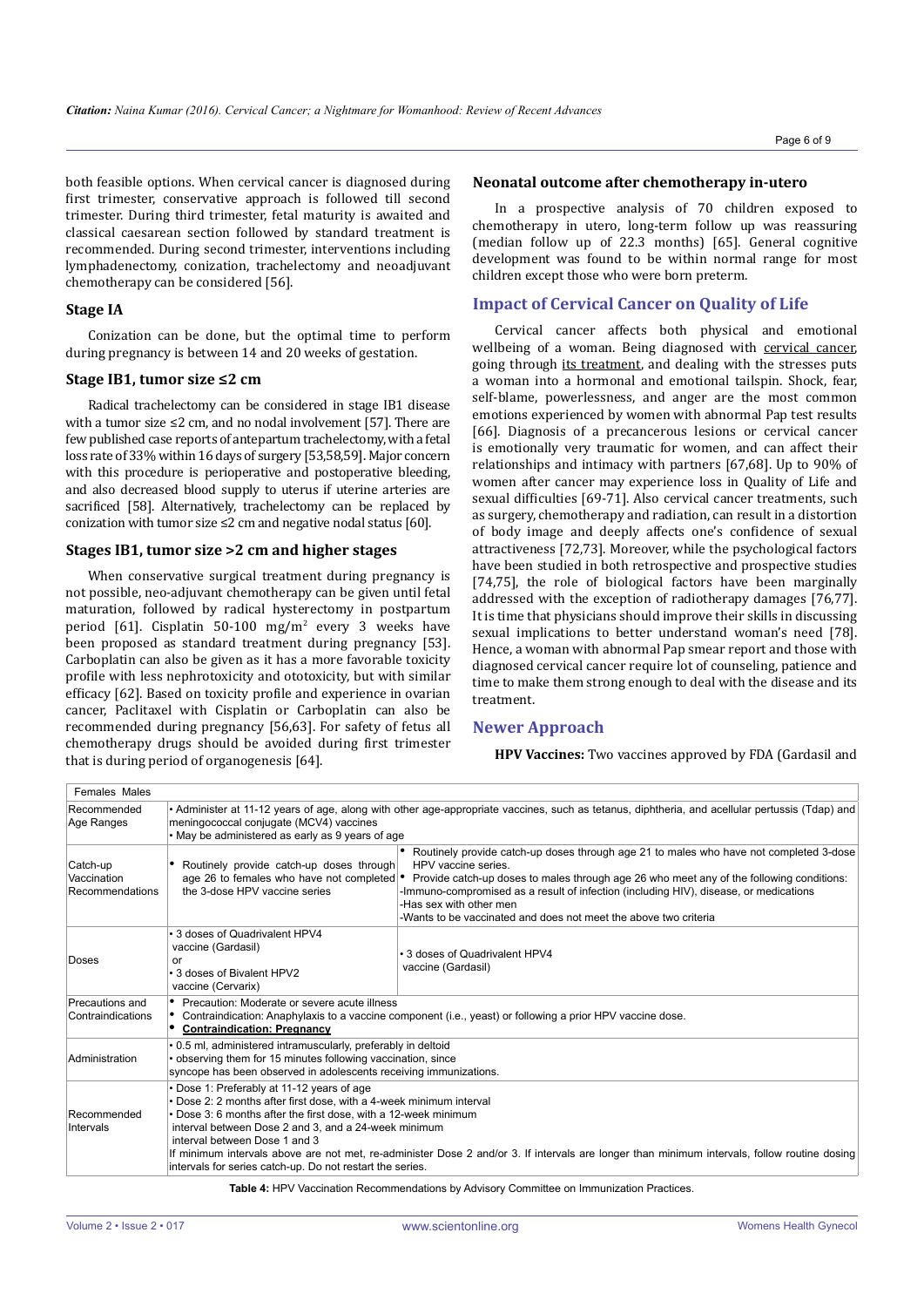Cervarix) are highly effective in preventing infection with HPV. Gardasil targets HPV 6, 11, 16 and 18 and Cervarix acts against types 16 and 18. Gardasil is safe for use in females (and males) ages 9 to 26 and Cervarix in females 9 to 25 years [79].

Revised ACIP Recommendations Call for Vaccination of Males In 2011, the Advisory Committee on Immunization Practices (ACIP) recommended that males, in addition to females, should routinely receive three doses of HPV vaccine at 11-12 years of age [80-82] (Table 4).

**Targeted Therapy:** Treatment with drugs that target gene changes in cells causing cancers is often called targeted therapy. They are different from chemotherapy drugs in the sense that they attack cancer cells only without causing damage to normal cells [83]. Pazopanib is a targeted therapy drug that blocks effect of certain growth factors on cancer cells. This drug is basically a kinase inhibitor and inhibits several kinase proteins (VEGFR-1, VEGFR-2, VEGFR-3, PDGFR-A, PDGFR-B, FGFR-1, FGFR-3, Kit, Itk, Lck, and c-Fms). These proteins either promote tumor cells to grow and divide or help form neo-angiogenesis. By blocking these proteins, Pazopanib may help stop growth of cancer cells and can be used for cervical cancer management [84].

Still there is a long way to go to prevent development of this dreadful disease in women. Early screening and detection can help in reducing the overall burden of cervical cancer in near future.

#### **Acknowledgement**

I would like to acknowledge and thank Dr. Namit Kant Singh for his advice and expertise.

#### **References**

- 1. Comprehensive Cervical Cancer Prevention and Control. Program guidance for countries,UNFPA,2011.*eeca.unfpa.org/.../ENGLISH%20Cervical%20 Cancer%20Guidance.pdf.*
- 2. [Ferlay J, Shin HR, Bray F, Forman D, Mathers C, et al. GLOBOCAN 2008](http://globocan.iarc.fr/factsheets/cancers/all.asp; accessed 6 March 2012.)  v2.0 (accessed Aug 2012), Cancer incidence and mortality worldwide: [IARC Cancer Base No. 10 \[Internet\]. Lyon, France: International Agency for](http://globocan.iarc.fr/factsheets/cancers/all.asp; accessed 6 March 2012.)  [Research on Cancer; 2010.](http://globocan.iarc.fr/factsheets/cancers/all.asp; accessed 6 March 2012.)
- 3. [Jemal A, Bray F, Center MM, Ferlay J, Ward E, Forman D. Global cancer](http://www.ncbi.nlm.nih.gov/pubmed/21296855)  statistics. *CA Cancer J Clin*[. 2011;61\(2\):69-90.](http://www.ncbi.nlm.nih.gov/pubmed/21296855)
- 4. [National Institutes of Health. Cervical Cancer.](http://www.cancer.gov/cancertopics/factsheet/cancer-advances-in-focus/cervicalhttp:/www.cancer.gov/cancertopics/factsheet/cancer-advances-in-focus/cervical) *NIH Consensus Statement.* [1996;14\(1\):1–38.\)and 14th for all cancers affecting U.S. women. \(National](http://www.cancer.gov/cancertopics/factsheet/cancer-advances-in-focus/cervicalhttp:/www.cancer.gov/cancertopics/factsheet/cancer-advances-in-focus/cervical)  [Cancer Institute \(NCI\). \(2010, Nov. Last reviewed\). Cancer advances in](http://www.cancer.gov/cancertopics/factsheet/cancer-advances-in-focus/cervicalhttp:/www.cancer.gov/cancertopics/factsheet/cancer-advances-in-focus/cervical)  [focus: cervical cancer.](http://www.cancer.gov/cancertopics/factsheet/cancer-advances-in-focus/cervicalhttp:/www.cancer.gov/cancertopics/factsheet/cancer-advances-in-focus/cervical)
- 5. U.S. Cancer Statistics Working Group. *[United States Cancer Statistics: 1999–](http://apps.nccd.cdc.gov/uscs/) [2011 Incidence and Mortality Web-based Report.](http://apps.nccd.cdc.gov/uscs/)* Atlanta (GA): Department of Health and Human Services, Centers for Disease Control and Prevention, and National Cancer Institute; 2014.
- 6. [Krishnan S, Madsen E, Porterfield D, Varghese B. Advancing Cervical](http://www.ncbi.nlm.nih.gov/pubmed/24217555)  [Cancer Prevention in India: Implementation Science Priorities.](http://www.ncbi.nlm.nih.gov/pubmed/24217555) *Oncologist*. [2013;18\(12\):1285-1297.](http://www.ncbi.nlm.nih.gov/pubmed/24217555)
- 7. [WHO/ICO Information Centre on HPV and Cervical Cancer \(HPV Information](http://www.who.int/hpvcentre)  [Centre\). Summary report on HPV and cervical cancer statistics in India 2007.](http://www.who.int/hpvcentre)
- 8. [Singh N. HPV and Cervical cancer prospects for prevention through](http://medind.nic.in/ias/t05/i1/iast05i1p20.pdf)  vaccination. *[Indian J Med Paediatr Oncol](http://medind.nic.in/ias/t05/i1/iast05i1p20.pdf)*. 2005;26(1):20–23.
- 9. Institute for Health Metrics and Evaluation. The challenge ahead: Progress in breast and cervical cancer. Institute of Health Metrics and Evaluation, 2011.
- 10. [Nandakumar A, Anantha N, Venugopal TC. Incidence, mortality and survival](http://www.ncbi.nlm.nih.gov/pubmed/7779737)  [in cancer of the cervix in Bangalore.](http://www.ncbi.nlm.nih.gov/pubmed/7779737) *Br J Cancer*. 1995;71(6):1348-1352.
- 11. [Frumovitz, M. Invasive cervical cancer: Epidemiology, risk factors, clinical](http://www.uptodate.com/contents/invasive-cervical-cancer-epidemiology-risk-factors-clinical-manifestations-and-diagnosis)  [manifestations, and diagnosis. \(2013\).](http://www.uptodate.com/contents/invasive-cervical-cancer-epidemiology-risk-factors-clinical-manifestations-and-diagnosis)
- 12. [American Cancer Society \(ACS\). \(2014, Jan. Last revised\).Cervical cancer:](http://www.cancer.org/cancer/cervicalcancer/detailedguide)  [detailed guide.](http://www.cancer.org/cancer/cervicalcancer/detailedguide)
- 13. [Wright, JD. \(2014, May. Last updated\). Cervical intraepithelial neoplasia:](http://www.uptodate.com/contents/cervical-intraepithelial-neoplasia-terminology-incidence-pathogenesis-and-prevention)  [Terminology, incidence, pathogenesis, and prevention.](http://www.uptodate.com/contents/cervical-intraepithelial-neoplasia-terminology-incidence-pathogenesis-and-prevention)
- 14. [National Cancer Institute \(NCI\). \(2012, Mar. Last reviewed\). Fact sheet:](http://www.cancer.gov/cancertopics/factsheet/Risk/HPV.)  [HPV and cancer.](http://www.cancer.gov/cancertopics/factsheet/Risk/HPV.)
- 15. [USPSTF. \(2012\). Screening for cervical cancer.](http://www.uspreventiveservicestaskforce.org/uspstf11/cervcancer/cervcancerrs.htm)
- 16. Saslow D, Solomon D, [Lawson](http://www.ncbi.nlm.nih.gov/pubmed/?term=Lawson HW%5Bauth%5D) HW, [Killackey](http://www.ncbi.nlm.nih.gov/pubmed/?term=Killackey M%5Bauth%5D) M, [Kulasingam](http://www.ncbi.nlm.nih.gov/pubmed/?term=Kulasingam S%5Bauth%5D) S, et al. American Cancer Society, American Society for Colposcopy and Cervical Pathology, and American Society for Clinical Pathology screening guidelines for the prevention and early detection of cervical cancer. 2011.
- 17. [Screening for Cervical Cancer: Clinical Summary of U.S. Preventive Services](http://www.uspreventiveservicestaskforce.org/uspstf11/cervcancer/cervcancersum.htm)  [Task Force Recommendation. AHRQ Publication No. 11-05156-EF-3, March](http://www.uspreventiveservicestaskforce.org/uspstf11/cervcancer/cervcancersum.htm)  [2012.](http://www.uspreventiveservicestaskforce.org/uspstf11/cervcancer/cervcancersum.htm)
- 18. [Clinical Summary: Cervical Cancer: Screening. U.S. Preventive Services](http://www.uspreventiveservicestaskforce.org/Page/Document/ClinicalSummaryFinal/cervical-cancer-screening.)  [Task Force. October 2014.](http://www.uspreventiveservicestaskforce.org/Page/Document/ClinicalSummaryFinal/cervical-cancer-screening.)
- 19. [Howlder N, Noone AM, Krapcho M, Garshell J, Miller D, et al. SEER cancer](http://seer.cancer.gov/csr/1975_2011.html.)  [statistics review, 1975-201., National Cancer Institute, Bethesda, MD, based](http://seer.cancer.gov/csr/1975_2011.html.)  [on November 2013 SEER data submission, posted to the SEER web site,](http://seer.cancer.gov/csr/1975_2011.html.)  [April 2014.](http://seer.cancer.gov/csr/1975_2011.html.)
- 20. vanNagell JR, Donaldson ES, Wood EG (1978). Urinary tract involvement by invasive cervical carcinoma. In Buchsbaum HJ, Schmidt JD (eds): Gynecologic and Obstetric Urology. Philadelphia, WB Saunders, 1978.
- 21. [Buchsbaum HJ. Extrapelvic lymph node metastases in cervical carcinoma.](http://www.ncbi.nlm.nih.gov/pubmed/434023)  *[Am J Obstet Gynecol.](http://www.ncbi.nlm.nih.gov/pubmed/434023)* 1979;133(7):814-824.
- 22. [Henriksen E. Lymphatic spread of cervix and corpus carcinoma.](http://www.ajog.org/article/0002-9378(49)90200-8/abstract) *Am J O bstet Gynecol*[. 1949;58\(5\):924-942.](http://www.ajog.org/article/0002-9378(49)90200-8/abstract)
- 23. [Lee YN, Wang KL, Lin MH, et al. Radical hysterectomy with pelvic lymph](http://www.ncbi.nlm.nih.gov/pubmed/2910773)  [node dissection for treatment of cervical cancer: a clinical review of 954](http://www.ncbi.nlm.nih.gov/pubmed/2910773)  cases. *Gynecol Oncol*[. 1989;32\(2\):135-142.](http://www.ncbi.nlm.nih.gov/pubmed/2910773)
- 24. [Arends MJ, Buckley CH, Wells M. Aetiology, pathogenesis, and pathology of](http://www.ncbi.nlm.nih.gov/pmc/articles/PMC500501/)  [cervical neoplasia.](http://www.ncbi.nlm.nih.gov/pmc/articles/PMC500501/) *J Clin Pathol.* 1998;51(2):96-103.
- 25. [Sevin BU, Nadji M, Averette HE, Hilsenbeck S, Smith D, Lampe B.](http://www.ncbi.nlm.nih.gov/pubmed/1394041)  [Microinvasive carcinoma of the cervix.](http://www.ncbi.nlm.nih.gov/pubmed/1394041) *Cancer.* 1992;70(8):2121-2128.
- 26. Kindermann J. Jabursch HP. The spread of squamous cell carcinoma of the [uterine cervix into the blood vessels.](http://www.ncbi.nlm.nih.gov/pubmed/5068045) *Arch Gynecol.* 1972;212(1):1-8.
- 27. [Barter JF, Soong SJ, Hatch KD, Orr JW, Shingleton HM. Diagnosis and](http://www.ncbi.nlm.nih.gov/pubmed/2227546)  [treatment of pulmonary metastases from cervical carcinoma.](http://www.ncbi.nlm.nih.gov/pubmed/2227546) *Gynecol Oncol*. [1990;38\(3\):347-351.](http://www.ncbi.nlm.nih.gov/pubmed/2227546)
- 28. [Carlson V, Delclos L, Fletcher GH. Distant metastases in squamous-cell](http://www.ncbi.nlm.nih.gov/pubmed/6025051)  [carcinoma of the uterine cervix.](http://www.ncbi.nlm.nih.gov/pubmed/6025051) *Radiology.* 1967;88(5):961-966.
- 29. [Pecorelli S, Zigliani L, Odicino F. Revised FIGO staging for carcinoma of the](http://www.ncbi.nlm.nih.gov/pubmed/19342051)  cervix. *[Int J Gynaecol Obstet.](http://www.ncbi.nlm.nih.gov/pubmed/19342051)* 2009;105(2):107-108.
- 30. [Pecorelli S. Revised FIGO staging for carcinoma of the vulva, cervix, and](http://www.ncbi.nlm.nih.gov/pubmed/19367689)  endometrium. *Int J Gynaecol Obstet*[. 2009;105\(2\):103-104.](http://www.ncbi.nlm.nih.gov/pubmed/19367689)
- 31. [NCCN Clinical Practice Guidelines in Oncology: Cervical Cancer. V 3.2013.](http://www.nccn.org/professionals/physician_gls/pdf/cervical.pdf)
- 32. National Comprehensive Cancer Network. NCCN Clinical Practice Guidelines in Oncology: Cervical Cancer Version 1.2015.
- 33. [Frederick P, Whitworth J, Alvarez R.](http://www.nccn.org/professionals/physician_gls/PDF/cervical.pdf.) *Glob. libr. women's med*.
- 34. [Morris M, Eifel PJ, Lu J, et al. Pelvic radiation with concurrent chemotherapy](http://www.ncbi.nlm.nih.gov/pubmed/10202164)  [compared with pelvic and para-aortic radiation for high-risk cervical cancer.](http://www.ncbi.nlm.nih.gov/pubmed/10202164) *N Engl J Med*[. 1999;340\(15\):1137-1143.](http://www.ncbi.nlm.nih.gov/pubmed/10202164)
- 35. [Rose PG, Bundy BN, Watkins EB, et al. Concurrent cisplatin-based](http://www.ncbi.nlm.nih.gov/pubmed/10202165)  [radiotherapy and chemotherapy for locally advanced cervical cancer.](http://www.ncbi.nlm.nih.gov/pubmed/10202165) *N Engl J Med*[. 1999;340\(15\):1144-1153.](http://www.ncbi.nlm.nih.gov/pubmed/10202165)
- 36. [Keys HM, Bundy BN, Stehman FB, et al. Cisplatin, radiation, and adjuvant](http://www.ncbi.nlm.nih.gov/pubmed/10202166)  [hysterectomy compared with radiation and adjuvant hysterectomy for bulky](http://www.ncbi.nlm.nih.gov/pubmed/10202166)  [stage IB cervical carcinoma.](http://www.ncbi.nlm.nih.gov/pubmed/10202166) *N Engl J Med*. 1999;340(15):1154-1161.
- 37. [Perez CA, Grigsby PW, Camel HM, Galakatos AE, Mutch D, Lockett MA.](http://www.ncbi.nlm.nih.gov/pubmed/7860381)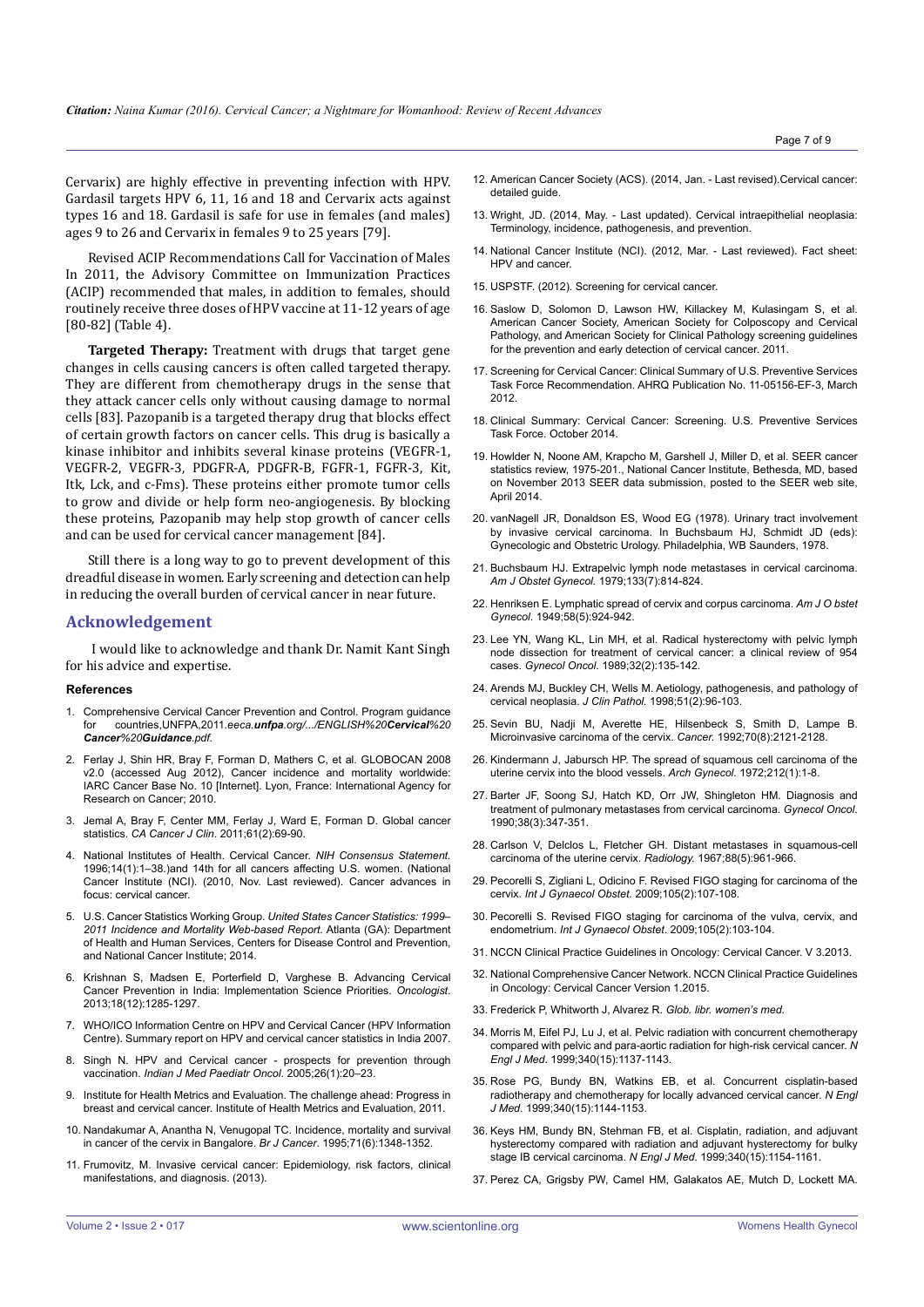[Irradiation alone or combined with surgery in stage IB, IIA, and IIB carcinoma](http://www.ncbi.nlm.nih.gov/pubmed/7860381)  [of uterinecervix: update of a nonrandomized comparison.](http://www.ncbi.nlm.nih.gov/pubmed/7860381) *Int J Radiat Oncol Biol Phys*[. 1995;31\(4\):703-716.](http://www.ncbi.nlm.nih.gov/pubmed/7860381)

- 38. [Perez CA, Grigsby PW, Nene SM, et al. Effect of tumor size on the prognosis](http://www.ncbi.nlm.nih.gov/pubmed/1571911)  [of carcinoma of the uterine cervix treated with irradiation alone.](http://www.ncbi.nlm.nih.gov/pubmed/1571911) *Cancer.*  [1992;69\(11\):2796-2806.](http://www.ncbi.nlm.nih.gov/pubmed/1571911)
- 39. [Estape R, Angioli R. Surgical management of advanced and recurrent](http://www.ncbi.nlm.nih.gov/pubmed/10225302)  cervical cancer. *Semin Surg Oncol*[. 1999;16\(3\):236-241.](http://www.ncbi.nlm.nih.gov/pubmed/10225302)
- 40. [Gadducci A, Tana R, Cosio S, Cionini L. Treatment options in recurrent](http://www.ncbi.nlm.nih.gov/pmc/articles/PMC3436344/)  [cervical cancer \(Review\).](http://www.ncbi.nlm.nih.gov/pmc/articles/PMC3436344/) *Oncol Lett*. 2010;1(1):3-11.
- 41. [Fagundes H, Perez CA, Grigsby PW, Lockett MA. Distant metastases after](http://www.ncbi.nlm.nih.gov/pubmed/1526855)  [irradiation alone in carcinoma of the uterine cervix.](http://www.ncbi.nlm.nih.gov/pubmed/1526855) *Int J Radiat Oncol Biol Phys*[. 1992;24\(2\):197-204.](http://www.ncbi.nlm.nih.gov/pubmed/1526855)
- 42. [Friedlander M, Grogan M, U.S. Preventative Services Task Force. Guidelines](http://www.ncbi.nlm.nih.gov/pubmed/12185296)  [for the treatment of recurrent and metastatic cervical cancer.](http://www.ncbi.nlm.nih.gov/pubmed/12185296) *Oncologist.*  [2002;7\(4\):342-347.](http://www.ncbi.nlm.nih.gov/pubmed/12185296)
- 43. [US Food and Drug Administration \(2014\). FDA approves Avastin to treat](http://www.fda.gov/NewsEvents/Newsroom/PressAnnouncements/ucm410121.htm)  [patients with aggressive and late-stage cervical cancer \[news release\].](http://www.fda.gov/NewsEvents/Newsroom/PressAnnouncements/ucm410121.htm)
- 44. [Lowes R \(2014\). FDA OKs bevacizumab \(Avastin\) for late-stage cervical](http://www.medscape.com/viewarticle/829985.)  [cancer. Medscape Medical News \[serial online\].](http://www.medscape.com/viewarticle/829985.)
- 45. [Tewari KS, Sill MW, Long HJ III, et al. Improved survival with bevacizumab in](http://www.nejm.org/doi/full/10.1056/NEJMoa1309748)  [advanced cervical cancer.](http://www.nejm.org/doi/full/10.1056/NEJMoa1309748) *N Engl J Med*. 2014;370(8):734-743.
- 46. [Mulcahy N. Bevacizumab changes practice in advanced cervical cancer.](http://www.medscape.com/viewarticle/820815)  *Medscape Medical News* [\[serial online\]. February 19, 2014.](http://www.medscape.com/viewarticle/820815)
- 47. [Chustecka Z. Bevacizumab Prolongs Survival in Advanced Cervical Cancer.](http://www.medscape.com/viewarticle/805172.)  [Medscape \[serial online\]. 2013.](http://www.medscape.com/viewarticle/805172.)
- 48. [Tewari KS, Sill M, Long HJ,Ramondetta LM, Landrum LM, et al. Incorporation](http://meetinglibrary.asco.org/content/116712-132)  [of bevacizumab in the treatment of recurrent and metastatic cervical cancer:](http://meetinglibrary.asco.org/content/116712-132)  [A phase III randomized trial of the Gynecologic Oncology Group. Asco](http://meetinglibrary.asco.org/content/116712-132)  [University, 2013.](http://meetinglibrary.asco.org/content/116712-132)
- 49. [Al-Halal H, Kezouh A, Abenhaim HA. Incidence and obstetrical outcomes](http://www.ncbi.nlm.nih.gov/pubmed/23053308)  [of cervical intraepithelial neoplasia and cervical cancer in pregnancy:](http://www.ncbi.nlm.nih.gov/pubmed/23053308)  [a population-based study on 8.8 million births.](http://www.ncbi.nlm.nih.gov/pubmed/23053308) *Arch Gynecol Obstet*. [2013;287\(2\):245-250.](http://www.ncbi.nlm.nih.gov/pubmed/23053308)
- 50. [Amant F, Brepoels L, Halaska MJ, Gziri MM, Calsteren KV. Gynaecologic](http://www.ncbi.nlm.nih.gov/pubmed/19740709)  [cancer complicating pregnancy: an overview.](http://www.ncbi.nlm.nih.gov/pubmed/19740709) *Best Pract Res Clin Obstet Gynaecol*[. 2010;24\(1\):61-79.](http://www.ncbi.nlm.nih.gov/pubmed/19740709)
- 51. [Hunter MI, Tewari K, Monk BJ. Cervical neoplasia in pregnancy. Part 2:](http://www.ncbi.nlm.nih.gov/pubmed/18585521)  [current treatment of invasive disease.](http://www.ncbi.nlm.nih.gov/pubmed/18585521) *Am J Obstet Gynecol*. 2008;199(1):10- [18.](http://www.ncbi.nlm.nih.gov/pubmed/18585521)
- 52. [Morice P, Narducci F, Mathevet P, et al. French Working Group on](http://www.ncbi.nlm.nih.gov/pubmed/19955951)  [Gynecological Cancers in Pregnancy; French recommendations on the](http://www.ncbi.nlm.nih.gov/pubmed/19955951)  [management of invasive cervical cancer during pregnancy.](http://www.ncbi.nlm.nih.gov/pubmed/19955951) *Int J Gynecol Cancer*[. 2009;19\(9\):1638-1641.](http://www.ncbi.nlm.nih.gov/pubmed/19955951)
- 53. [Morice P, Uzan C, Gouy S, Verschraegen C, Haie-Meder C. Gynaecological](http://www.ncbi.nlm.nih.gov/pubmed/22325661)  cancers in pregnancy. *Lancet.* [2012;379\(9815\):558-569.](http://www.ncbi.nlm.nih.gov/pubmed/22325661)
- 54. [Paraskevaidis E, Koliopoulos G, Kalantaridou S, et al. Management](http://www.ncbi.nlm.nih.gov/pubmed/12128266)  [and evolution of cervical intraepithelial neoplasia during pregnancy and](http://www.ncbi.nlm.nih.gov/pubmed/12128266)  postpartum. *[Eur J Obstet Gynecol Reprod Biol](http://www.ncbi.nlm.nih.gov/pubmed/12128266)*. 2002;104(1):67-69.
- 55. [Jain AG, Higgins RV, Boyle MJ. Management of low-grade squamous](http://www.ncbi.nlm.nih.gov/pubmed/9290443)  [intraepithelial lesions during pregnancy.](http://www.ncbi.nlm.nih.gov/pubmed/9290443) *Am J Obstet Gynecol*. [1997;177\(2\):298-302.](http://www.ncbi.nlm.nih.gov/pubmed/9290443)
- 56. [Amant F, Van Calsteren K, Halaska MJ, et al. Gynecologic cancers in](http://www.ncbi.nlm.nih.gov/pubmed/19509538)  [pregnancy: guidelines of an international consensus meeting.](http://www.ncbi.nlm.nih.gov/pubmed/19509538) *Int J Gynecol [Cancer](http://www.ncbi.nlm.nih.gov/pubmed/19509538)*. 2009.
- 57. [Plante M, Renaud MC, François H, Roy M. Vaginal radical trachelectomy: an](http://www.ncbi.nlm.nih.gov/pubmed/15350349)  [oncologically safe fertility-preserving surgery. An updated series of 72 cases](http://www.ncbi.nlm.nih.gov/pubmed/15350349)  [and review of the literature.](http://www.ncbi.nlm.nih.gov/pubmed/15350349) *Gynecol Oncol*. 2004;94(3):614-623.
- 58. [Karateke A, Cam C, Celik C, et al. Radical trachelectomy in late pregnancy: is](http://www.ncbi.nlm.nih.gov/pubmed/20561740)  it an option? *[Eur J Obstet Gynecol Reprod Biol](http://www.ncbi.nlm.nih.gov/pubmed/20561740)*. 2010;152(1):112-113.
- 59. [Ungár L, Smith JR, Pálfalvi L, Del Priore G. Abdominal radical trachelectomy](http://www.ncbi.nlm.nih.gov/pubmed/17018513)  [during pregnancy to preserve pregnancy and fertility.](http://www.ncbi.nlm.nih.gov/pubmed/17018513) *Obstet Gynecol*. [2006;108\(3 Pt 2\):811-814.](http://www.ncbi.nlm.nih.gov/pubmed/17018513)
- 60. [Rob L, Skapa P, Robova H. Fertility-sparing surgery in patients with cervical](http://www.ncbi.nlm.nih.gov/pubmed/20619737)  cancer. *Lancet Oncol*[. 2011;12\(2\):192-200.](http://www.ncbi.nlm.nih.gov/pubmed/20619737)
- 61. [Karam A, Feldman N, Holschneider CH. Neoadjuvant cisplatin and radical](http://www.ncbi.nlm.nih.gov/pubmed/17534393)  [cesarean hysterectomy for cervical cancer in pregnancy.](http://www.ncbi.nlm.nih.gov/pubmed/17534393) *Nat Clin Pract Oncol*[. 2007;4\(6\):375-380.](http://www.ncbi.nlm.nih.gov/pubmed/17534393)
- 62. [Moore KN, Herzog TJ, Lewin S, et al. A comparison of cisplatin/paclitaxel and](http://www.ncbi.nlm.nih.gov/pubmed/17303230)  [carboplatin/paclitaxel in stage IVB, recurrent or persistent cervical cancer.](http://www.ncbi.nlm.nih.gov/pubmed/17303230)  *Gynecol Oncol.* [2007;105\(2\):299-303.](http://www.ncbi.nlm.nih.gov/pubmed/17303230)
- 63. Zagouri F, Sergentanis TN, Chrysikos D, Bartsch R. Platinum derivatives during pregnancy in cervical cancer: a systematic review and meta-analysis. *Obstet Gynecol*. 2013;121(2 Pt 1):337-343.
- 64. [Han SN, Gziri MM, Van Calsteren K, Amant F. Is chemotherapy during the](http://www.ncbi.nlm.nih.gov/pubmed/22945483)  [first trimester of pregnancy really safe?](http://www.ncbi.nlm.nih.gov/pubmed/22945483) *Int J Cancer*. 2013;132(7):1728.
- 65. [Amant F, Van Calsteren K, Halaska MJ, et al. 2012\). Long-term cognitive and](http://www.thelancet.com/journals/lanonc/article/PIIS1470-2045(11)70363-1/abstract)  [cardiac outcomes after prenatal exposure to chemotherapy in children aged](http://www.thelancet.com/journals/lanonc/article/PIIS1470-2045(11)70363-1/abstract)  [18 months or older: an observational study.](http://www.thelancet.com/journals/lanonc/article/PIIS1470-2045(11)70363-1/abstract) *Lancet Oncol*. 2012;13(3):256- [264.](http://www.thelancet.com/journals/lanonc/article/PIIS1470-2045(11)70363-1/abstract)
- 66. [Perrin KK, Daley EM, Naoom SF, et al. Women's reactions to HPV diagnosis:](http://www.ncbi.nlm.nih.gov/pubmed/17000613)  [insights from in-depth interviews.](http://www.ncbi.nlm.nih.gov/pubmed/17000613) *Women Health*. 2006;43(2):93-110.
- 67. [Herzog TJ, Wright JD. The impact of cervical cancer on quality of life the](http://www.ncbi.nlm.nih.gov/pubmed/17963826)  [components and means for management.](http://www.ncbi.nlm.nih.gov/pubmed/17963826) *Gynecol Oncol.* 2007;107(3):572- [577.](http://www.ncbi.nlm.nih.gov/pubmed/17963826)
- 68. [Linnehan MJ, Groce NE. Counseling and educational interventions for](http://www.ncbi.nlm.nih.gov/pubmed/10977973)  [women with genital human papillomavirus infection.](http://www.ncbi.nlm.nih.gov/pubmed/10977973) *AIDS Patient Care STDS*[. 2000;14\(8\):439-445.](http://www.ncbi.nlm.nih.gov/pubmed/10977973)
- 69. [Carter J, Stabile C, Gunn A, Sonoda Y. The psychical consequences of](http://www.ncbi.nlm.nih.gov/pubmed/23387909)  [gynecologic cancer surgery and their impact on sexual, emotional, and](http://www.ncbi.nlm.nih.gov/pubmed/23387909)  [quality of life issues.](http://www.ncbi.nlm.nih.gov/pubmed/23387909) *J Sex Med.* 2013;10:21-34.
- 70. [Falk SJ, Dizon DS. Sexual dysfunction in women with cancer.](http://www.ncbi.nlm.nih.gov/pubmed/24011609) *Fertil Steril*. [2013;100\(4\):916-921.](http://www.ncbi.nlm.nih.gov/pubmed/24011609)
- 71. [Turan V, Oktay K. Sexual and fertility adverse effects associated with](http://www.ncbi.nlm.nih.gov/pubmed/24784147)  [chemotherapy treatment in women.](http://www.ncbi.nlm.nih.gov/pubmed/24784147) *Expert Opin Drug Saf*. 2014;13(6):775- [783.](http://www.ncbi.nlm.nih.gov/pubmed/24784147)
- 72. [Sekse RJ, Gjengedal E, Raheim M. Living in a changed female body after](http://www.ncbi.nlm.nih.gov/pubmed/23216094)  gynecological cancer. *[Health Care Women Int.](http://www.ncbi.nlm.nih.gov/pubmed/23216094)* 2013;34(1):14-33.
- 73. [Romagnolo C. Quality of life in gynaecological oncology.](http://www.ncbi.nlm.nih.gov/pubmed?term=1752055) *Clin Exp Obstet Gynecol.* [1991;18\(3\):203-205.](http://www.ncbi.nlm.nih.gov/pubmed?term=1752055)
- 74. [Bifulco G, De Rosa N, Tornesello ML, et al. Quality of life, lifestyle behavior and](http://www.ncbi.nlm.nih.gov/pubmed/22119994)  [employment experience: a comparison between young and midlife survivors](http://www.ncbi.nlm.nih.gov/pubmed/22119994)  [of gynecology early stage cancers.](http://www.ncbi.nlm.nih.gov/pubmed/22119994) *Gynecol Oncol.* 2012;124(3):444-451.
- 75. [Tierney DK. Sexuality: a quality-of-life issue for cancer survivors.](http://www.ncbi.nlm.nih.gov/pubmed/18442670) *Semin Oncol Nurs.* [2008;24\(2\):71-79.](http://www.ncbi.nlm.nih.gov/pubmed/18442670)
- 76. [Lammerink E, de Bock G, Pras E, Reyners A, Mouritis M. Sexual functioning](http://www.ncbi.nlm.nih.gov/pubmed/22704291)  [of cervical cancer survivors: a review with a female perspective.](http://www.ncbi.nlm.nih.gov/pubmed/22704291) *Maturitas*. [2012;72\(4\):296-304.](http://www.ncbi.nlm.nih.gov/pubmed/22704291)
- 77. [Abbott-Anderson K, Kwekeboom KL. A systematic review of sexual concerns](http://www.ncbi.nlm.nih.gov/pubmed/22134375)  [reported by gynecological cancer survivors.](http://www.ncbi.nlm.nih.gov/pubmed/22134375) *Gynecol Oncol.* 2012;124(3):477- [489.](http://www.ncbi.nlm.nih.gov/pubmed/22134375)
- 78. [Simonelli LE, Pasipanodya E. Health disparities in unmet support needs of](http://www.ncbi.nlm.nih.gov/pubmed/25157545)  [women with gynecologic cancer: an exploratory study.](http://www.ncbi.nlm.nih.gov/pubmed/25157545) *J Psycosoc Oncol.*  [2014;32\(4\):727-734.](http://www.ncbi.nlm.nih.gov/pubmed/25157545)
- 79. [National Cancer Institute \(NCI\). \(2011, Dec. Last reviewed\). Fact sheet:](http://www.cancer.gov/cancertopics/factsheet/Prevention/HPV-vaccine.)  [human papillomavirus \(HPV\) vaccines.](http://www.cancer.gov/cancertopics/factsheet/Prevention/HPV-vaccine.)
- 80. [CDC. FDA Licensure of Quadrivalent Human Papillomavirus Vaccine \(HPV](http://www.cdc.gov/mmwr/preview/mmwrhtml/mm5920a5.htm)  [4, Gardasil\) for Use in Males and Guidance from the Advisory Committee on](http://www.cdc.gov/mmwr/preview/mmwrhtml/mm5920a5.htm)  [Immunization Practices \(ACIP\).](http://www.cdc.gov/mmwr/preview/mmwrhtml/mm5920a5.htm) *MMWR*, 2010; 59(20):630-632.
- 81. [Lauri Markowitz, Eileen F. Dunne, Herschel W. Lawson, Harrell Chesson,](http://www.cdc.gov/mmwr/preview/mmwrhtml/rr5602a1.htm)  [Elizabeth R. Unger. Recommendations of the Advisory Committee on](http://www.cdc.gov/mmwr/preview/mmwrhtml/rr5602a1.htm)  [Immunization Practices \(ACIP\).](http://www.cdc.gov/mmwr/preview/mmwrhtml/rr5602a1.htm) *MMWR*, 2007;56(RR-2):1-24.
- 82. [CDC \(2011\). Recommendations on the Use of Quadrivalent Human](http://www.cdc.gov/mmwr/preview/mmwrhtml/mm6050a3.htm)  [Papillomavirus Vaccine in Males-Advisory Committee on Immunization](http://www.cdc.gov/mmwr/preview/mmwrhtml/mm6050a3.htm)  [Practices \(ACIP\). MMWR, December 23 2011;60\(50\):1705-1708.](http://www.cdc.gov/mmwr/preview/mmwrhtml/mm6050a3.htm)